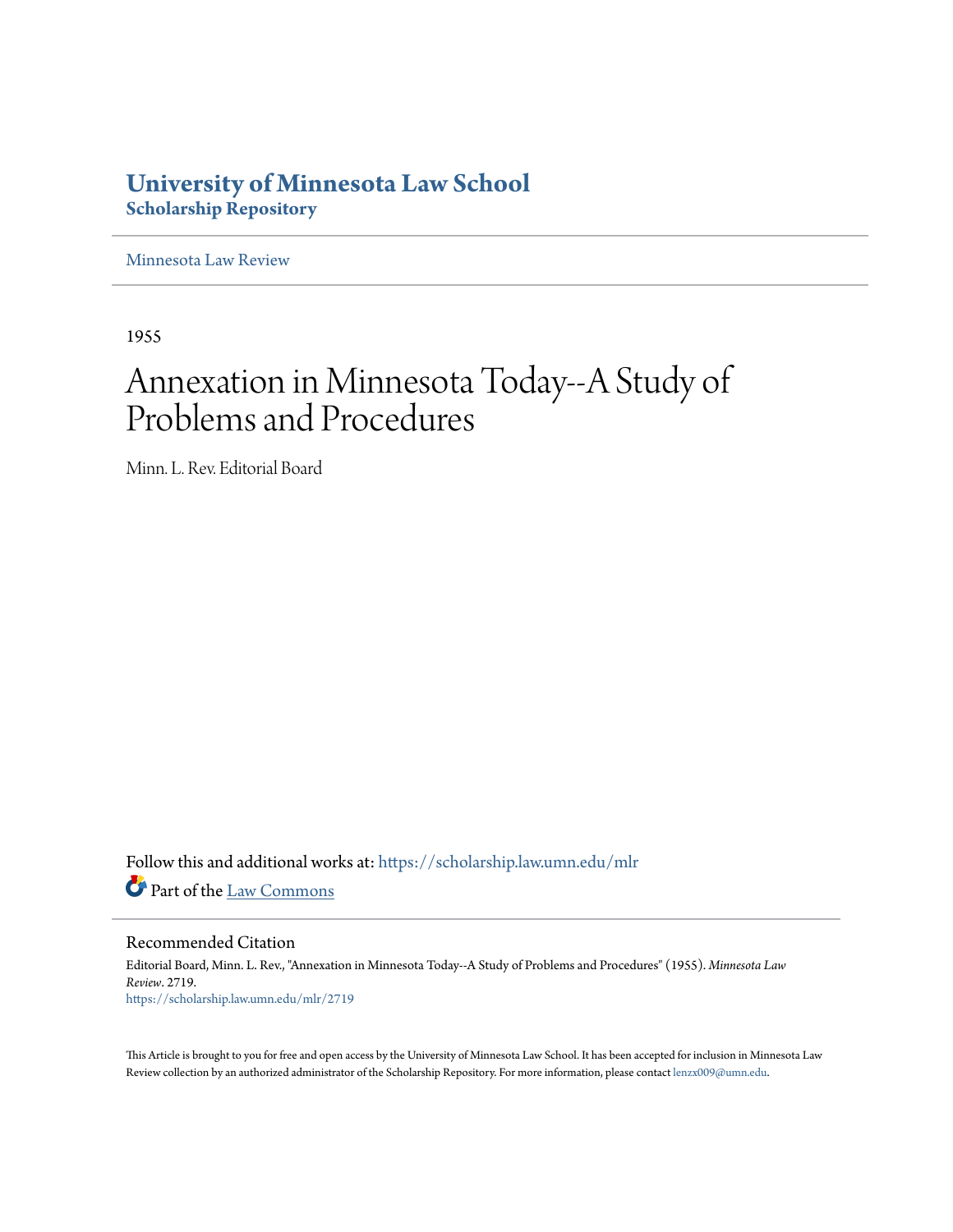# **MINNESOTA LAW REVIEW**

Published Monthly, December to June inclusive, **by** Students of the Law School of the University of Minnesota. **\$5.50** Per Annum **1 \$1.75** Per Number

Back numbers and volumes (unbound) available at \$1.75 per number,  $$5.50$  per volume.

|                                            |  |                           |  | wwww per sermana    |                           |  |  |  |                                  |  |
|--------------------------------------------|--|---------------------------|--|---------------------|---------------------------|--|--|--|----------------------------------|--|
| KENNETH M. ANDERSON                        |  |                           |  |                     |                           |  |  |  | <b>Faculty Advisor</b>           |  |
| STANLEY V. KINYON -                        |  |                           |  |                     |                           |  |  |  | <b>Business Manager</b>          |  |
| STUDENT EDITORIAL BOARD                    |  |                           |  |                     |                           |  |  |  |                                  |  |
| EUGENE M. WARLICH                          |  |                           |  |                     |                           |  |  |  | President and Recent Case Editor |  |
| Allen H. Aaron                             |  |                           |  |                     |                           |  |  |  | Note Editor                      |  |
| CORNELIUS D. MAHONEY, JR.                  |  |                           |  |                     |                           |  |  |  | Associate Editor                 |  |
| Allen I. Saeks -                           |  |                           |  |                     |                           |  |  |  | Associate Editor                 |  |
| CLINTON A. SCHROEDER                       |  |                           |  |                     |                           |  |  |  | Associate Editor                 |  |
| <b>LACK F. BLAIR</b>                       |  | <b>ARTHUR P. LEIGHTON</b> |  |                     |                           |  |  |  |                                  |  |
| THOMAS M. BROWN                            |  |                           |  |                     | HARRY H. MACLAUGHLIN, JR. |  |  |  |                                  |  |
| LEONARD H. BUCKLIN                         |  |                           |  |                     | RALPH E. MCCARTHY         |  |  |  |                                  |  |
| WILLIAM C. CANBY, JR.                      |  |                           |  |                     | WALTER F. MONDALE         |  |  |  |                                  |  |
| LEROY C. CORCORAN                          |  |                           |  |                     | CLAY R. MOORE             |  |  |  |                                  |  |
| Mary Jeanne Coyne                          |  |                           |  | ROGER A. PAULY      |                           |  |  |  |                                  |  |
| RICHARD L. DESMOND                         |  |                           |  | CORNELIUS P. POWELL |                           |  |  |  |                                  |  |
| <b>GILBERT W. HARRIES</b>                  |  |                           |  |                     | MANSON REEDAL             |  |  |  |                                  |  |
| C. Blaine Harstad                          |  |                           |  |                     | MILTON A. ROSENBLAD       |  |  |  |                                  |  |
| Douglas M. Head                            |  |                           |  |                     | THEODORE M. STONE         |  |  |  |                                  |  |
| JOHN J. KILLEN, JR.                        |  |                           |  | LAWRENCE J. VAUBEL  |                           |  |  |  |                                  |  |
|                                            |  |                           |  | ROLLIN J. WHITCOMB  |                           |  |  |  |                                  |  |
| Member, National Conference of Law Reviews |  |                           |  |                     |                           |  |  |  |                                  |  |

#### **NOTE**

# **ANNEXATION IN MINNESOTA TODAY- A STUDY OF PROBLEMS AND PROCEDURES**

### I. INTRODUCTION

In the last fifty years the United States has witnessed amazing population gains by many of its cities. This increase was especially noticeable in the 1940's, as four-fifths of the entire increase in population in the United States during that period occurred in the one hundred and sixty-eight largest metropolitan areas.<sup>1</sup> Within these metropolitan areas another important trend was present-the faster growth of suburbs than that of the central cities. From 1940 to 1950 the central cities grew from forty-three million to forty-nine million while the outlying parts or suburbs grew from twenty-six million to thirty-five million.2 Thus the rate of growth of suburbs was two and one-half times that of the central cities. This outward movement has resulted in the central cities being drained of both population and industry.3

1. See Woodbury, The Future of Cities and Urban Redevelopment 491-492 (1953). A metropolitan area is one containing a population of 50,000 or over. It may contain more than one city.

**3.** See Reed, *Progress in Metropolitan Integration,* **9** Pub. Admin. Rev. 1 (1949).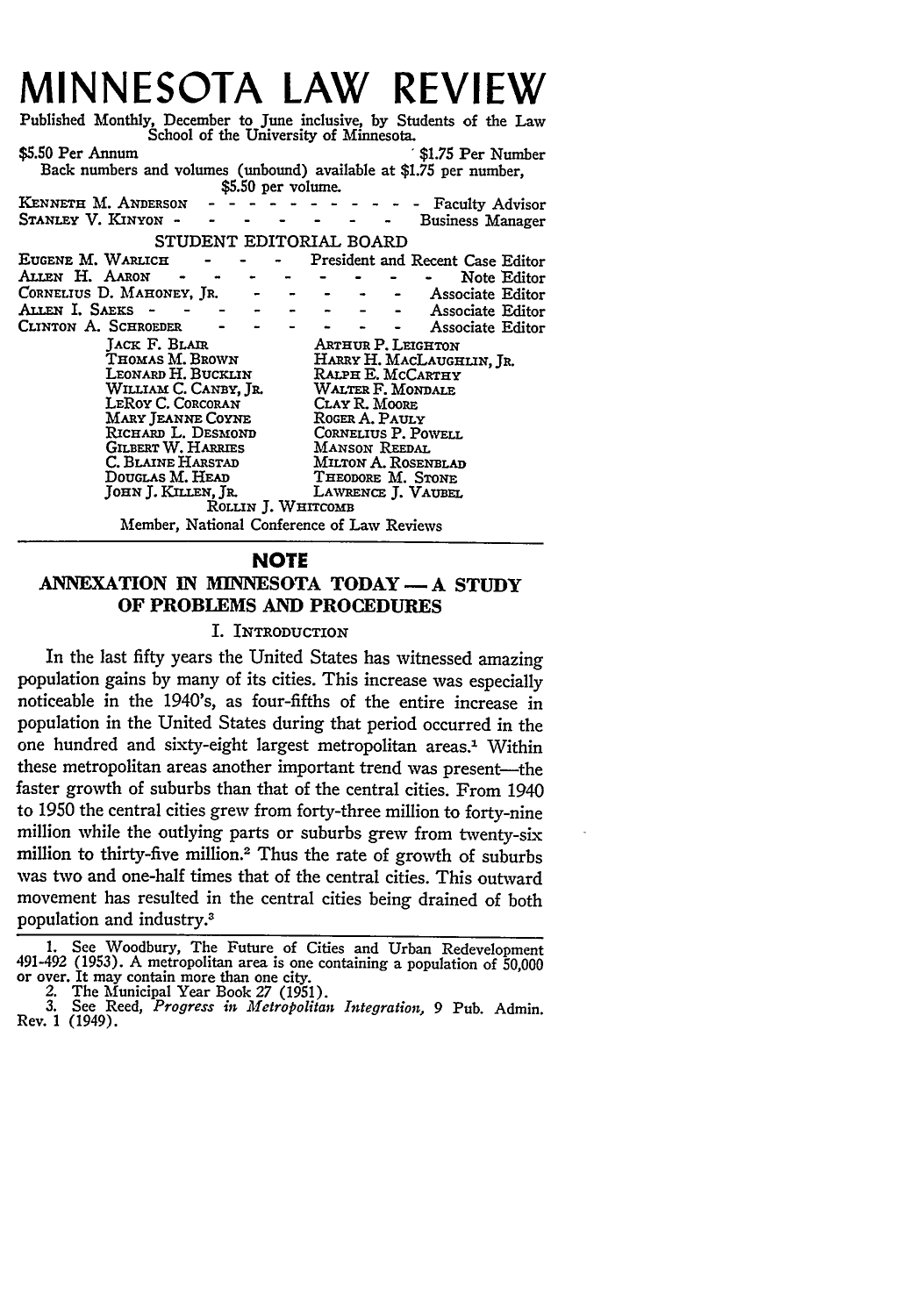Not one of these one hundred and sixty-eight urbanized communities is politically organized as a unified entity. Instead, each of these areas contains many local government units—municipalities, townships, counties and special districts. A major problem then is to what exent the central city should extend its boundaries by annexation or other methods. A companion problem is how this annexation should be accomplished. The latter subject will be covered in this Note. Included will be a discussion of some of the difficulties faced by a city or village seeking to expand its borders as well as treatment of the requirements of Minnesota law in this area.

There are two basic methods provided by Minnesota law to permit the expansion of a city's or village's boundaries-annexation and consolidation. Since the only provision in the Minnesota Statutes for consolidation is one allowing any two villages having a common boundary line to consolidate,<sup>4</sup> discussion will here be limited to a consideration of annexation, the more general method provided for the growth of municipalities.

### II. MINNESOTA ANNEXATION STATUTES

The power to determine boundaries of cities and villages belongs to the state legislature,<sup>5</sup> subject only to constitutional limitations.<sup>6</sup> In Minnesota the legislature has provided rather complicated procedures for annexation which vary according to the classification of the municipality. A municipality may be incorporated in Minnesota into a village<sup>7</sup> or a city. If it is a city it is divided into one of four classes according to population. A first class city is one having more than 50,000 inhabitants; a second class city is one having between 20,000 and 50,000 inhabitants; a third class city is one with 10,000 to 20,000 inhabitants; and a fourth class city is one having not more than 10,000 inhabitants.<sup>8</sup>

**8. Minn.** Stat. § 410.01 **(1953).**

<sup>4.</sup> Minn. Stat. § 412.071 (1953). Until this section was rewritten in 1949 consolidation was available only if the two villages had a common boundary which was at least one and one-half miles long. M. S. A. § 413.09(1) (1947). At that time the statute was estimated to cover only thirteen pairs of villages. See Peterson, *Comments on the Scope and Application of Chapters on Cities and Villages,* 24 M. **S. A. 53, 56** (1947).

**<sup>5.</sup>** State *ex rel.* Erickson v. Gram, **169** Minn. **69, 210 N.** W. **616 (1926)** see 2 McQuillin, Municipal Corporations **277, 278 (3d** ed. 1949).

*<sup>6.</sup> See* State *ex rel.* Erickson v. Gram, **169** Minn. 69, 71, 210 **N.** W. 616 (1926).

**<sup>7.</sup>** For a complete study of village incorporation in Minnesota see Note, **38 Minn.** L. Rev. 646 (1954.).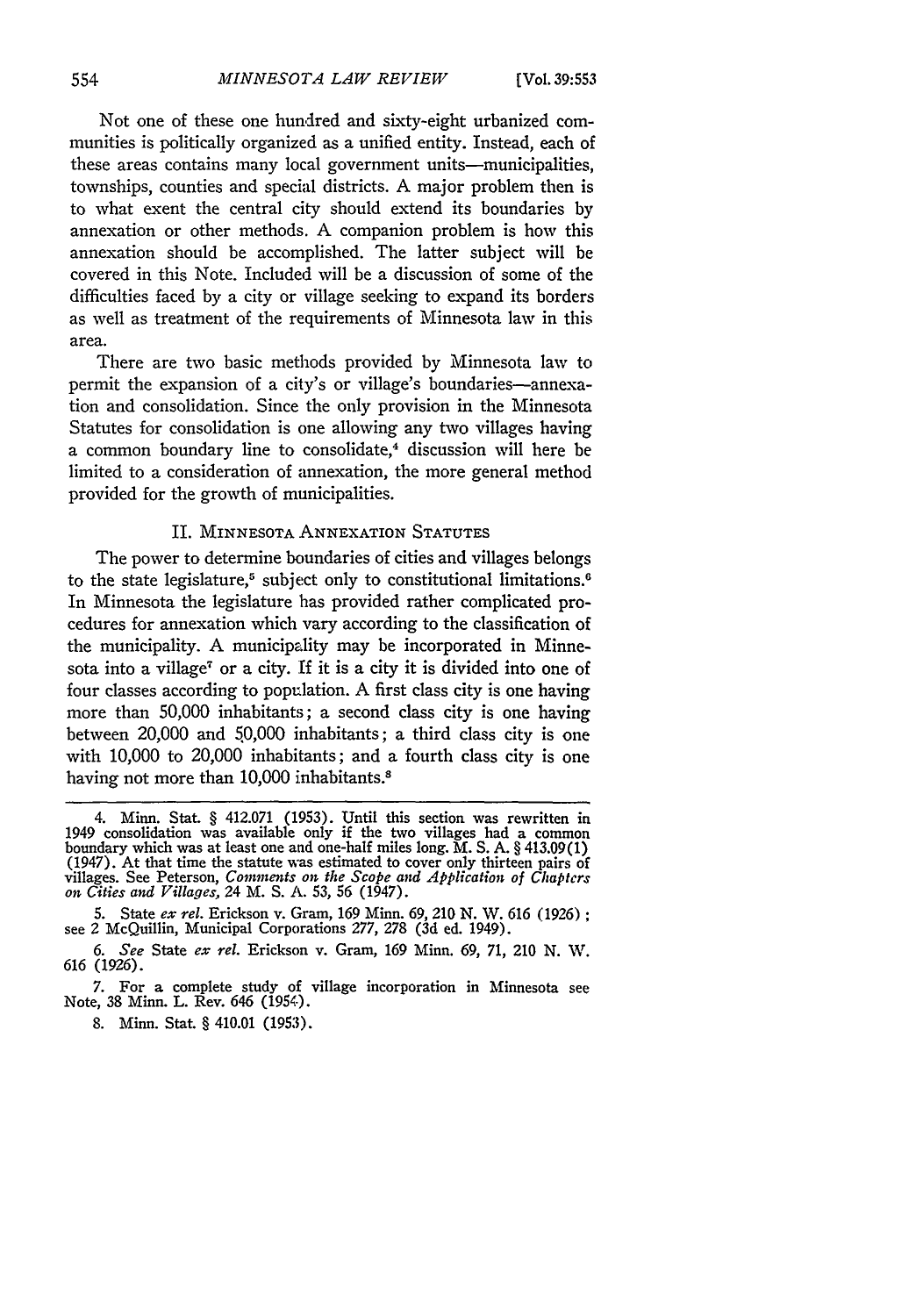#### *. 4. Villages*

Before a village may annex any land the territory must meet the dual requirement that it abut on the village and that it be so so conditioned as to be properly the subject of village government.<sup>9</sup> Land to be abutting must be in direct contact with the village limits. It is not enough, for example, if a territory merely corners upon a municipality but does not abut on it.<sup>10</sup> The additional requisite that the land be "properly conditioned"" was discussed in a recent Minnesota case, *State* ex rel. *Danielson v. Village of Mound.*<sup>12</sup> In that case a petition for incorporation as a village was filed **by** persons living in an unincorporated area, Spring Park. An election was ordered pursuant to the statute. However, before the election was held, the petition was dismissed as legally defective, whereupon four corporations, which owned 37 acres in Spring Park, petitioned the village of Mound to annex this 37 acres. The only portion of this tract of land which abutted on Mound was a 100 **ft.** wide railroad right of way which extended five-eighths of a mile from the rest of the territory in question. After the Mound Village Council **by** ordinance had declared the territory to be annexed, the original Spring Park petitioners submitted another incorporation petition but no action was taken on it because of the conflicting annexation action of Mound. The Spring Park petitioners then contested the Mound annexation by getting the supreme court to issue a writ of quo warranto. In holding that the territory was not properly conditioned for village government the court gave its interpretation of the test **:**

"In the light of § 412.041, Subd. 1, and our controlling decisions, a territory to be added to an existing village by annexation is conditioned as properly to be subjected to village government only if it lies in such close proximity to the village as to both abut thereon and as to be suburban in its character, and to be so limited in area and to have such a natural connection, as well as a unity or community of interests, with the village that the entire area, taken as a whole, will naturally and reasonably be adaptable to the maintenance of village government whereby, in addition to other municipal functions, there may be a common feasible provision for, and enjoyment of, the benefits of the usual

12. 234 Minn. 531, 48 N. W. 2d 855 (1951).

*<sup>9.</sup> Id. §* 412.041 (1). In addition the territory must not be included in any other village or city.

<sup>10.</sup> See Burry, Village Handbook for Officials of Minnesota Villages **55** (1949).

<sup>11.</sup> This test must also be met in original incorporation proceedings. For a discussion of the important factors in applying the test there see Note, 38 Minn. L. Rev. 646 (1954).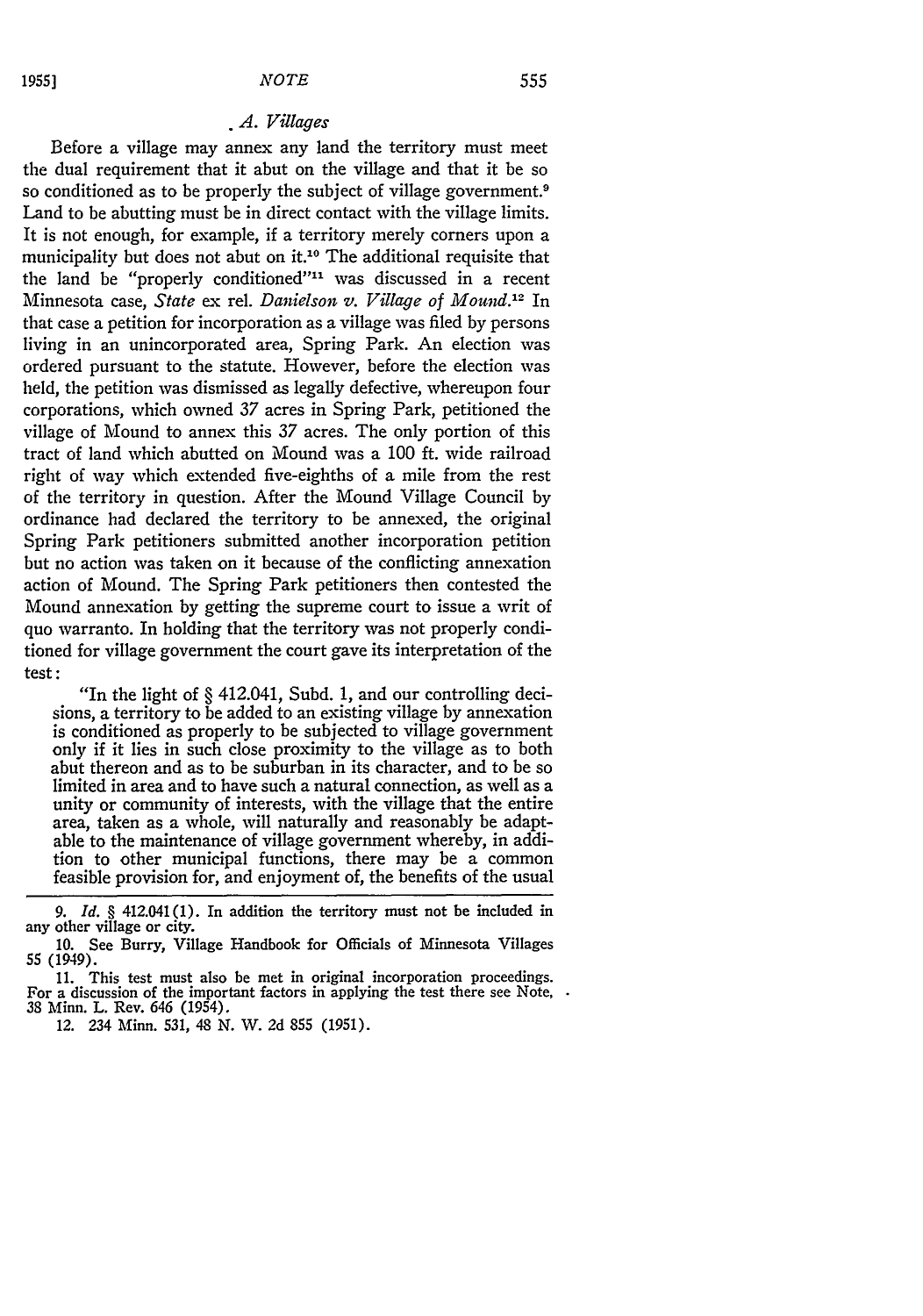municipal conveniences such as water, sanitation, gas, electricity, police and fire protection, and similar services."<sup>13</sup>

Despite this properly conditioned requirement, an annexation proceeding need not include all the territory which is so conditioned as to be a proper subject of village government.<sup>14</sup>

Under Minnesota law on annexation by villages, the conditions to be met and procedure to be followed vary depending upon such things as the nature, size and ownership of the land to be annexed. If a village owns land which abuts on the village and is outside the village limits it may annex such land by merely having its council pass an ordinance to that effect.<sup>15</sup> The annexation is complete upon a filing of a certified copy of the ordinance with the county auditor in the county in which the land is located and another copy with the Secretary of State.<sup>16</sup> If unincorporated territory is entirely within the limits of a particular village the village may annex it. To do so the council must adopt a resolution stating its intention to annex the property and setting a time and place for a hearing. At least ten days before the date set for the hearing a copy of this resolution must be served on all owners of land to be annexed. Then following the hearing the village council must adopt an ordinance by a majority vote stating first that the annexation is for the best interests of the village and of the land to be annexed, and second that the land is annexed.17 To complete the annexation a copy of the ordinance is filed with the county auditor and another with the Secretary of State.<sup>18</sup>

If land is platted, or if unplatted does not exceed 200 acres in area, a majority of the owners may petition the village council to annex. If the council determines it to be to the best interest of the land and the village it may pass an ordinance annexing the territory. However, if the petition is not signed by all the land owners a hearing following thirty days' notice must be held before the council may act.'9 Again a copy of the ordinance must be filed with the county auditory and Secretary of State.<sup>20</sup>

The broadest provision for annexation to villages is the section of general application which allows annexation of land of more than

- 
- 19. *Id.* § 412.041(4). 20. *Id.* § 412.041(6).
- 

**<sup>13.</sup>** State *ex rel.* Danielson v. Village of Mound, 234 Minn. 531, 545, 48 N. W. **2d** 855, 864 (1951).

<sup>14.</sup> State *ex rel.* Smith v. Village of Gilbert, *127* Minn. 452, 149 N. W. 951 (1914). 15. Minn. Stat § 412.041(2) (1953).

<sup>16.</sup> *Id. §* 412.041(6).

<sup>17.</sup> *Id. §* 412.041(3). 18. *Id. §* 412.041(6).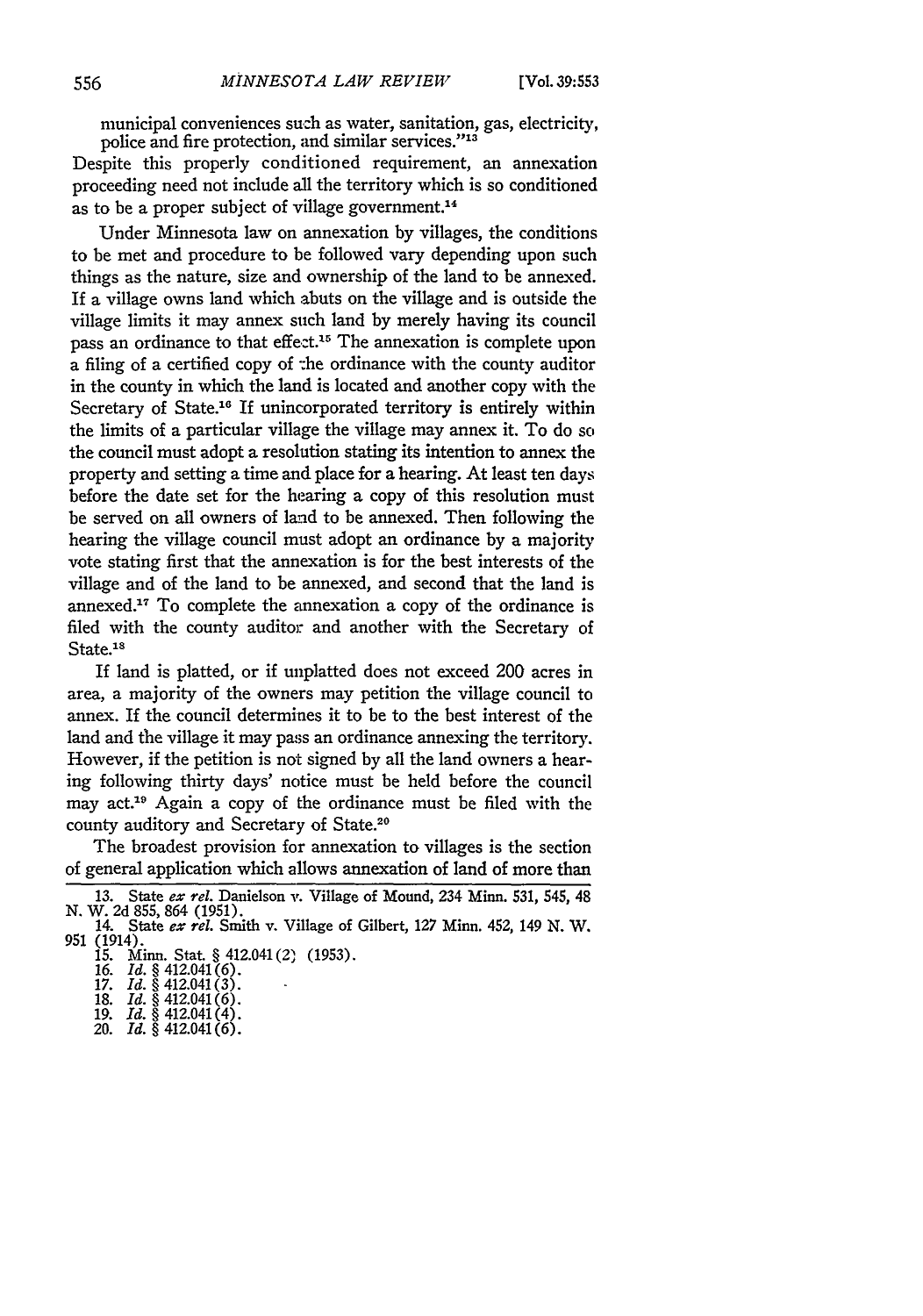200 acres.<sup>21</sup> Several requirements must be met here at the outset: the territory must have at least 75 residents; no part of the land may be more than one and one-half miles from the village limits; and no election for annexation of the same area may have been held within the previous two years. If the other prerequisites are met five or more voters of the area may take a census to establish that there is a minimum of 75 residents and then within four weeks of the census present a petition to the village council requesting an election on the proposed annexation. If the council finds that the annexation would be to the best interests of the village and the territory affected, it then orders an election to be held in the affected territory within 30 days of the filing of the petition. Ten days posted notice of the election must be given. All persons who are legal voters of the territory to be annexed may vote.<sup>22</sup> If the proposition for annexation secures a majority vote, the village clerk to complete the annexation files with the county auditor and with the Secretary of State a judge's certificate of the election results, a copy of the petition, a copy of the council's resolution ordering the election and the originals of the proofs of posting of the election notices. 23 It should be noted that annexation under this provision may be defeated by an adverse vote of either the village council or the people of the territory to be added.

#### *B. Cities*

The procedures and prerequities for annexation to cities are also set out in detail in the Minnesota Statutes. There is a general annexation provision applying to all cities which is identical to the procedure to be followed by villages as set out in the previous paragraph.<sup>24</sup> Until 1949 villages were included under this same section of the statutes along with cities,<sup>25</sup> and nearly all of the cases construing the section involved annexation made by villages.<sup>26</sup> The question may arise in the future as to whether these opinions should apply only to one section or the other or both. Because the substantive provisions of the statute were not changed when it was broken into the two separate but identical sections the sounder conclusion would seem to be that the cases should be considered as applying to both sections.

<sup>21.</sup> *Id.* § 412.041(5).<br>22. Rep. Att'y Gen. Minn., Op. 51 (1946).<br>23. Minn. Stat. § 412.041(5), (6) (1953).<br>24. *Id.* § 413.12.

<sup>24.</sup> *Id.* § 413.12.<br>25. See M. S. A. § 413.12 (1947).

<sup>25.</sup> See M. S. A. § 413.12 (1947). *26. E.g.,* State *ex rel.* Hilton v. Village of Buhl, 150 Minn. 203, 184 N. W. **850** (1921) (property must be so conditioned as to be properly subjected to village government).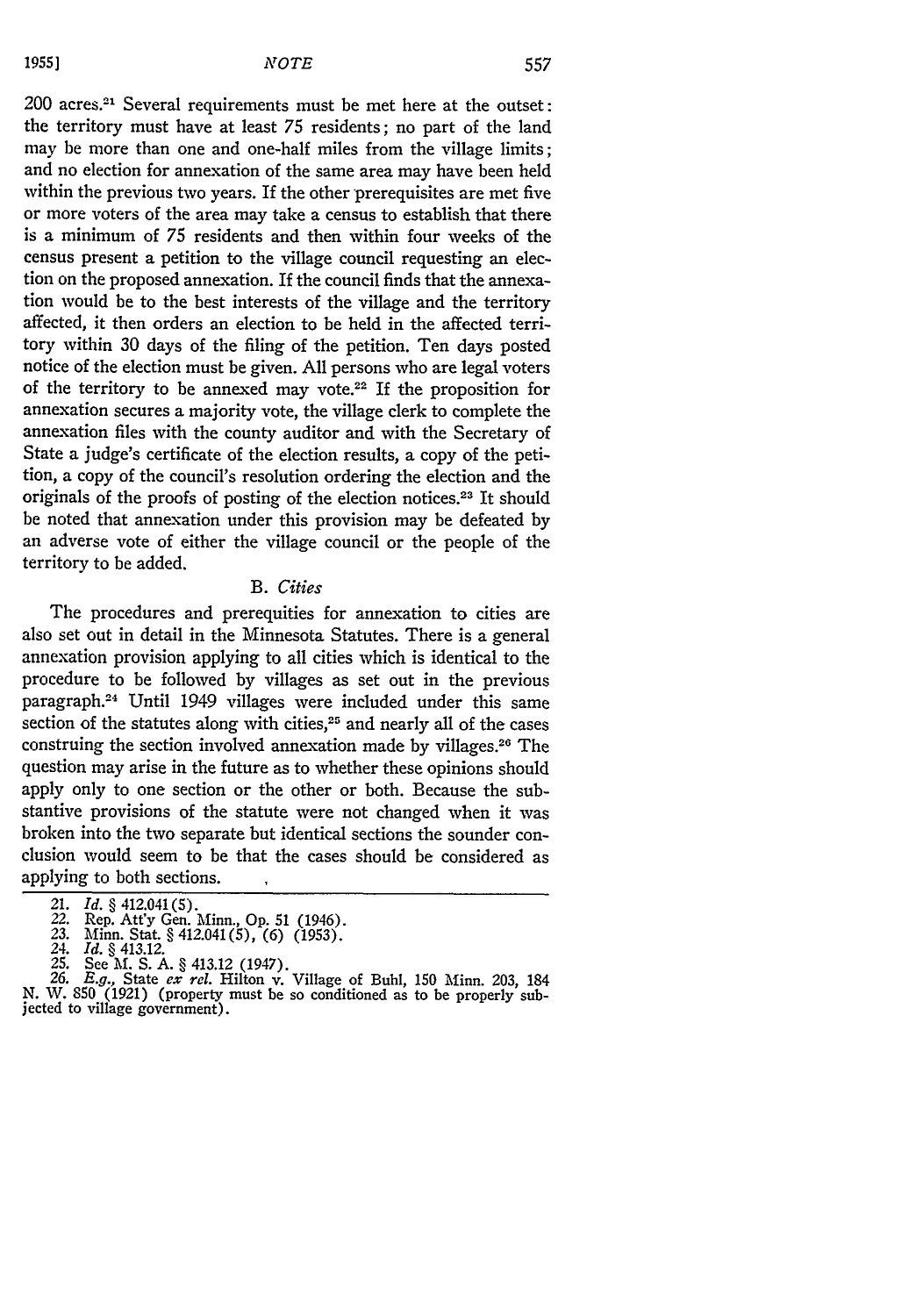#### *1. Fowrth Class Cities*

In addition to the foregoing general annexation provision for cities ,there are several more specific sections pertaining to annexation **by** cities according to class. There is a proviso applying to burroughs and fourth class cities whereby they may annex property they own which is outside but contiguous to the city.<sup>27</sup> This section is identical to that for villages except here the ordinance must be filed and recorded in the office of the register of deeds of the county in which the city is located instead of in the auditor's office. If the majority of the owners of any property which has been platted into blocks or the owner of any piece of land abutting upon a fourth class city petition the city council to annex such property, the council may do so **by** ordinance. **A** copy of the ordinance is filed with the register of deeds in the county where the city is located.<sup>28</sup> Where there is more than one person owning *unplatted* property included in a petition under this section, all owners must sign.<sup>29</sup> A fourth class city may annex land which is contiguous to and surrounded on all sides **by** the corporate limits of the city whether the land is platted or unplatted if the land is not used for agricultural purposes and not within the corporate limits of any city or village and **". .** not (sic) so conditioned as properly to be subjected to city government."<sup>30</sup> If the city wishes to annex such land it must set a hearing **by** resolution and give ten days' notice to the land owners. If, after the hearing, the council determines that the annexation will be to its interests and will cause no manifest injury to the tract owners it may by ordinance annex such territory.<sup>31</sup> Again a copy of the ordinance must be filed with the register of deeds of the county where the city is located.<sup>32</sup> Fourth class cities may also annex land in an adjoining county if the land is contiguous to the corporate limits of such city and is not within ten miles of any other city or village within the state.<sup>88</sup>

*27.* Minn. Stat § 413.13 (1953). 28. *Id. §* 413.14. 29. Rep. Att'y Gen. Minn. 59 **A-1 (Op.** July 24, 1951).

- 
- **32.** *Id. §* 413.143(3). 33. *Id. §* 413.15.
- 

<sup>30.</sup> Minn. Stat. § 413.143 (1953). The "not," preceding the "so condi-tioned as properly to be subjected to city government," was apparently added inadvertently by the 1951 amendment which intended to add only the words "or village." See Minn. Laws 1951, c. 376, § 2. The 1951 bill, S. F. No. 911, assumed the word "not" was already in the statute while in fact it was not. See Minn. Stat. § 413.143 (1949). A bill correcting this error has been passed by the 1955 Minnesota Legislature. See Minn. Laws 1955, c. 292, § 1. 31. Minn. Stat. § 413.143(2) (1953).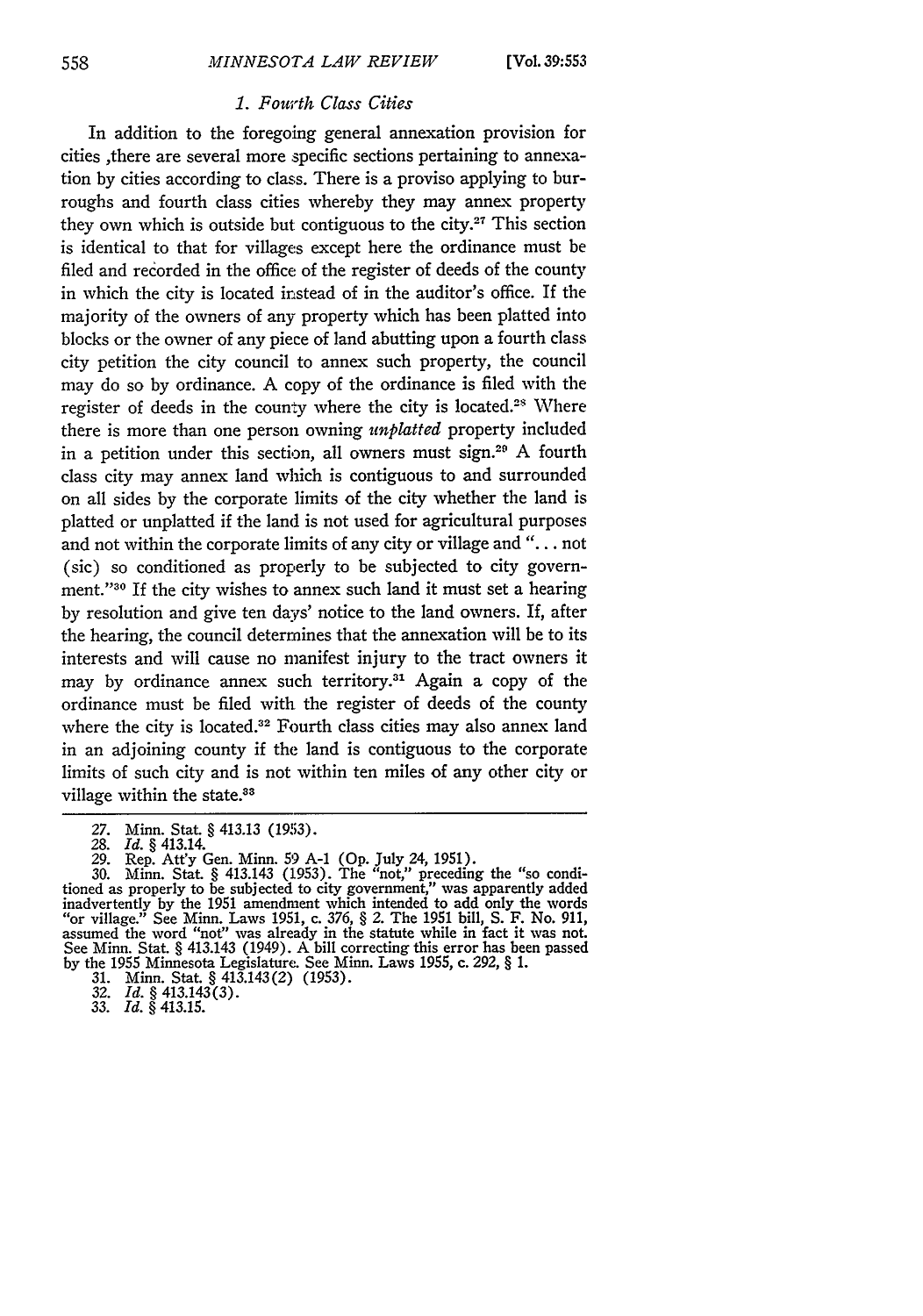#### *2. Third Class Cities*

A third class city may annex any adjacent territory so conditioned as properly to be subjected to city government which has been wholly or partially platted provided that the territory has a resident population of not less than 500 persons to the square mile and provided further that the territory is in the same county and not within the limits of any other city or village. The petition in such a case is to the county board and may be made by ten per cent or more of the voters residing in the city and territory proposed to be annexed. If the city council votes in favor of such annexation the question is submitted to the voters of the city and of the territory and if a majority of the total voting favor annexation then it is completed when the county auditor files with the register of deeds and Secretary of State a copy of the election results along with a copy of the petition and the city council resolution.<sup>34</sup> If the majority of the owners of platted property or the owner of any tract of land abutting upon a third class city petitions the city council to have such property annexed, the council may do so by ordinance. The council must file a copy of the ordinance with the register of deeds of the county and another with the county auditor.<sup>35</sup> There is also available a statutory procedure whereby adjoining villages<sup>36</sup> and fourth class cities<sup>37</sup> may be annexed to third class cities. In the case of a village ten per cent and in the case of a fourth class city thirty-five per cent of the voters may petition their governing body to call an election for the determination of a proposed annexation to a third class city. At any time within 20 days after the filing of a certification to the effect that a majority of the annexees have voted favorably, the council of the third class city may by resolution declare the village or fourth class city to be annexed. The annexation is completed when a copy of this resolution is filed with the Secretary of State and another is filed with the register of deeds of each county in which the affected cities or villages are located.

#### *3. Second Class Cities*

If the majority of owners of platted property or the owner of a tract abutting upon a second class city petitions the city council

*<sup>34.</sup> Id. §* 413.18. *35. Id. §* 413.19.

<sup>36.</sup> *Id. §* 413.20. As of 1947, the only adjoining third class cities and villages which could have merged under this section were Virginia-Franklin, South St. Paul-Inver Grove and Brainerd-Baxter. See *Comments, supra* note 4, at 56.

<sup>37.</sup> Minn. Stat. *§* 413.17 (1953). As of 1947, this section applied only to Mankato-North Mankato and South St. Paul-West St. Paul. See *Conments, supra* note 4, at 56.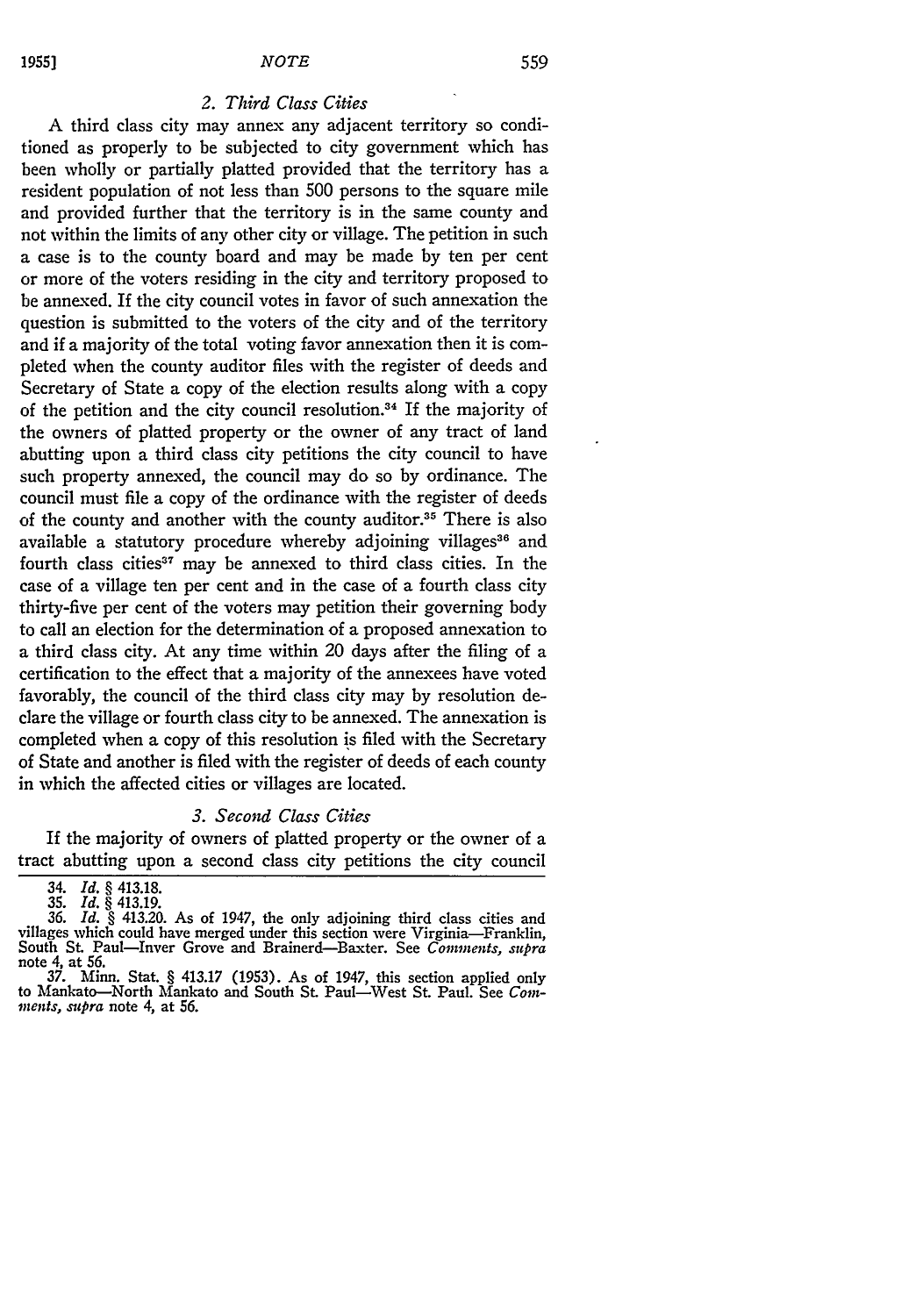to have such property annexed, the council may by ordinance or resolution declare the property to be annexed. The annexation is completed upon the filing of a copy of the ordinance or resolution with the county register of deeds and another with the county auditor.<sup>38</sup>

## *4. First Class Cities*

Lands not exceeding 50 acres in area, adjoining and contiguous to any first class city may be annexed upon petition of 500 legal voters of the city and approval **by** its mayor and **by** the board of supervisors in the town in which the lands are located. The mayor issues a proclamation of annexation and this is recorded in the office of the Secretary of State and in the register of deeds' office of the county in which the territory is located.<sup>39</sup> A first class city having over 350,000 inhabitants may annex land adjoining and contiguous to it if the land is in the same. county, has been platted and is outside any incorporated municipality and if the owner or owners so petition. <sup>4</sup> 0 All or any portion of any village or fourth class city may be annexed to a first class city after a petition of 100 or more village or fourth class city freeholders, a five-eighths majority approval of the electors at a special election in the community to be annexed and a resolution of annexation **by** the council of the first class city.<sup>41</sup>

#### III. **SOME** ANNEXATION PROBLEMS

With the foregoing description of Minnesota's very complex and detailed treatment of annexation as a background, consideration will now be made of some of the problems and difficulties that are encountered in putting annexation procedures into practice.

Where two or more inconsistent proceedings involving the same territory are pending at the same time complications may develop. This situation may occur where there are two annexation petitions involving the same land or where there are in process both an annexation proceeding and an original incorporation at one time. The general rule in such case is that no action in the second proceeding can be taken until disposition is made of the first.<sup>42</sup> In a

**<sup>38.</sup>** Minn. Stat. § 413.22 (1953).

<sup>39.</sup> *Id.* § 413.23. 40. *Id.* § 413.24. This section at present applies only to St. Paul since Minneapolis, the only other city meeting the population requirement, is completely surrounded by incorporated suburbs. See Woodbury, *op. cit. supra* note 1, at 555.

<sup>41.</sup> Minn. Stat. § 413.25 (1953).

<sup>42.</sup> *E.g.,* People *ex rel.* Hathorne v. Morrow, 181 Ill. 315, *54* N. E. 838 (1899); Taylor v. City of Fort Wayne, 47 Ind. 274 (1874); Beyer v.<br>Templeton, 147 Tex. 94, 212 S. W. 2d 134 (1948); Application for Incorporation of Village of St. Francis, 208 Wis. 431, 243 N. W. 315 (1932). But cf.<br>M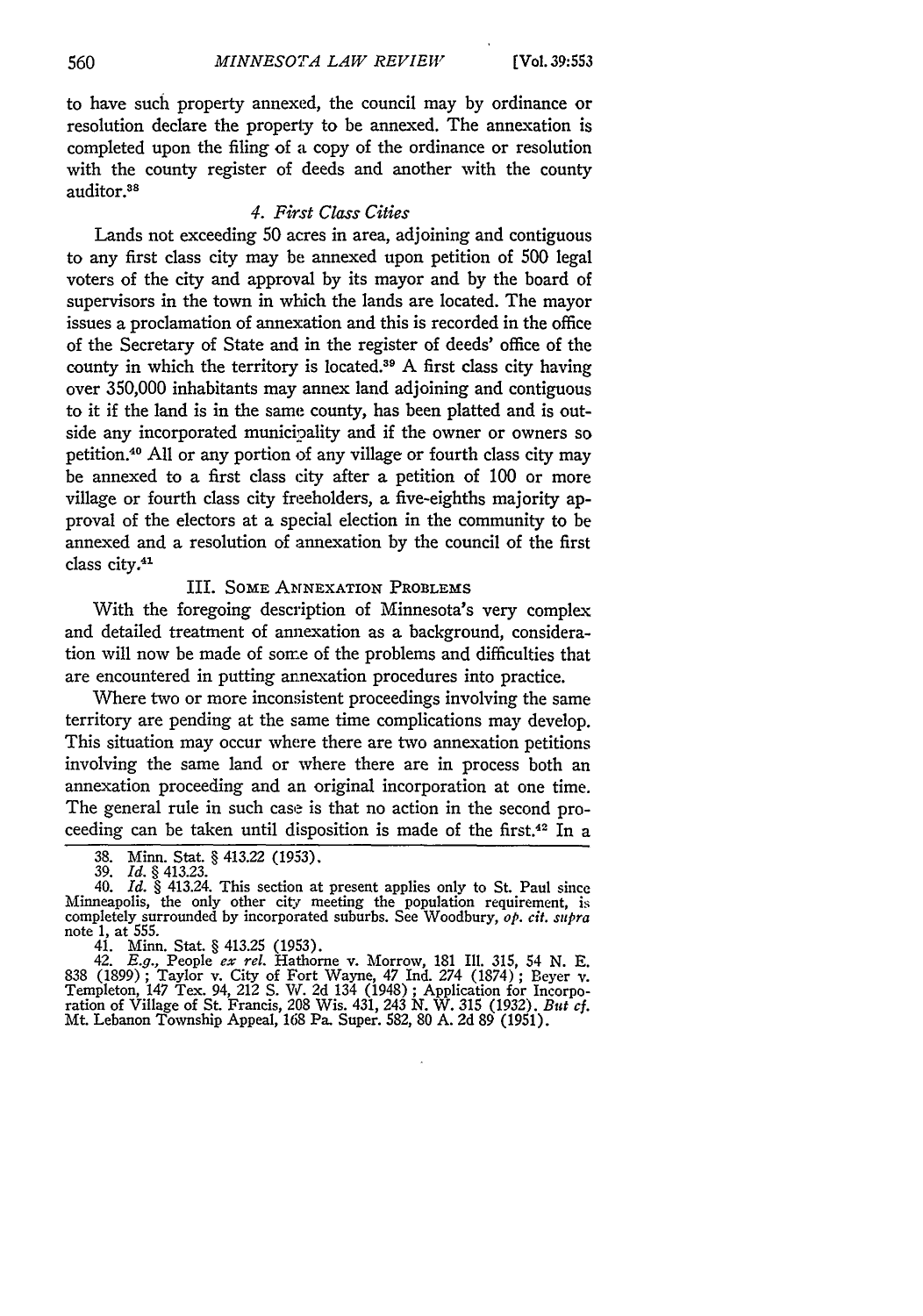leading case on the question, *People* ex rel. *Hathorne v. Morrow,43* the court likened the situation to that of a controversy between two courts saying:

"As between courts of co-ordinate jurisdiction, the tribunal first acquiring jurisdiction retains it, and is not to be interfered with by another co-ordinate court. The reason of the rule is, that otherwise confusion and conflict would arise. Here, power is given over the same territory to two parties authorized to actone a city council or board of trustees, who may attach it to a municipality to which it is adjacent; the other, a majority of the legal voters within its boundary, who may organize it into a village."<sup>44</sup>

A recent Pennsylvania case,<sup>45</sup> though distinguishable on its facts from the *Morrow* case, reached what appears to be a conflicting result. In the Pennsylvania case, City *B* sought to annex part of City *A.* Pending at the time was another annexation proceeding wherein City *A* sought to annex part of City *B.* If this annexation by *A* were successful it would have destroyed all contiguity between City *B* and the area *B* sought to annex in the second proceeding. Since annexation could not be made unless contiguity existed, *City A* requested the court to suspend action on B's petition until the first proceeding had been disposed of. However, the court refused to do this and on appeal it was held that the lower court did not err in refusing to suspend the action. The court, in affirming, used language which is broad enough to cover dual attempts at annexation of the *same* territory when it said, "The status **of** a boundary line in an annexation proceeding remains unchanged and is unaffected by the mere pendency of another proceeding and remains unchanged until a final order of court."<sup>46</sup> The court pointed out, however, that there was no connection between the two proceedings and that the property involved in the two annexations was wholly different and unrelated. Thus it is questionable whether the decision would be considered binding in a controversy where two separate proceedings involved the same territory despite the broad language used.

Minnesota has never passed on the question of whether the pendency of one proceeding precludes a later action regarding the same territory. Because of differing statutory provisions as to waiting periods before elections, there exists a possibility of an interesting controversy between proceedings for annexation and

*<sup>43.</sup>* 181 *I1.* 315, *54 N.* E. 839 (1899). 44. *Id.* at 319, *54 N.* E. at 839.

<sup>45.</sup> Mt. Lebanon Township Appeal, 168 Pa. Super. 582, **80** A. **2d** 89 (1951). *46. Id.* at 585, 80 A. 2d at 90.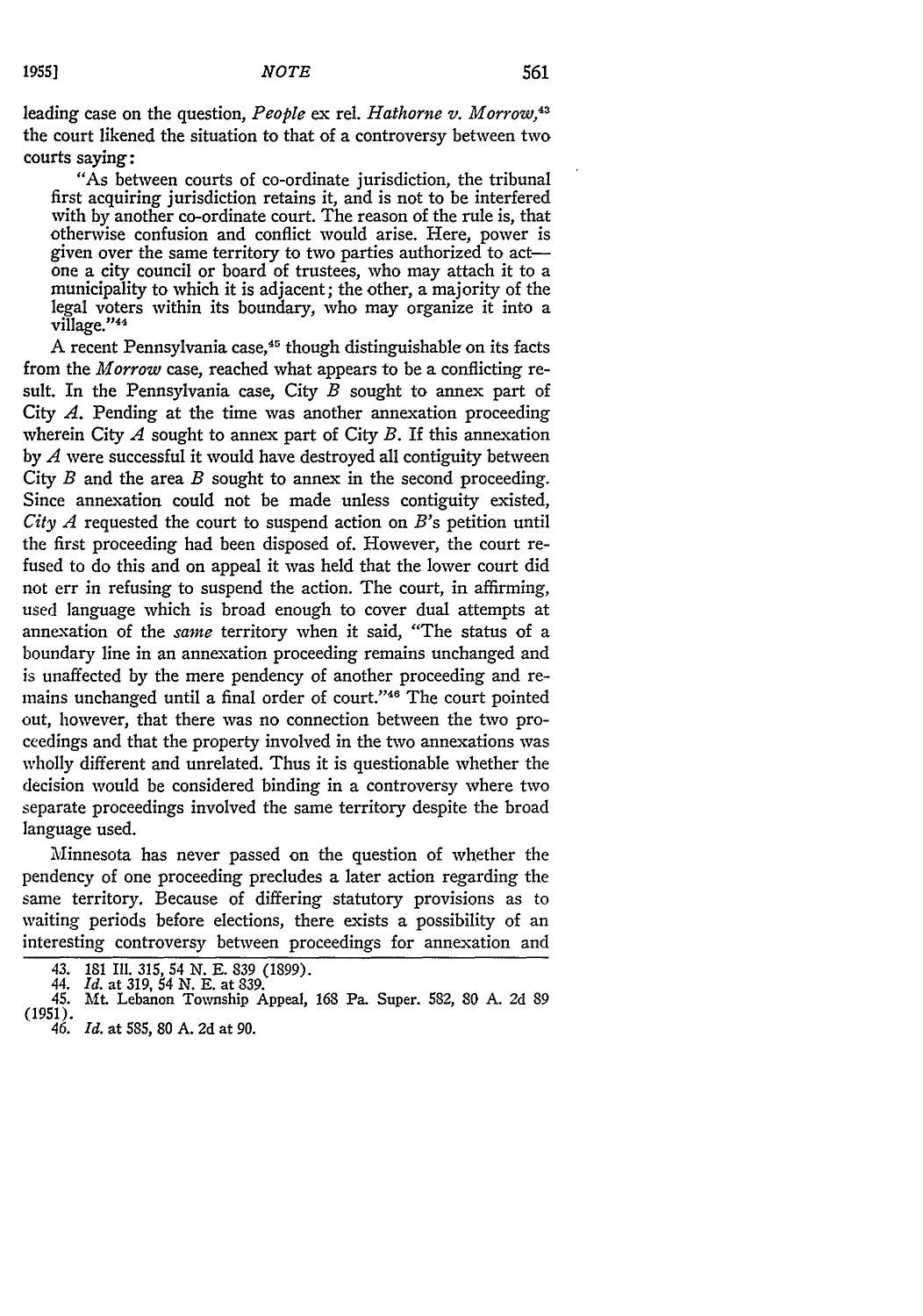incorporation. Minn. Stat.  $\S$  412.011(3) (1953) provides a 20-day waiting period between the date of filing of a petition for incorporation as a village and the date of the election. Minn. Stat. § 412.041 **(5)** and  $\S$  413.12(3) (1953) however require only a minimum of 10 days between the date of filing of a petition for annexation of a territory to a village or city and the date of the election in the territory covered **by** the petition. Thus it is possible for an annexation proceeding which was started after the filing of a village incorporation petition to come before the voters even before the incorporation question. Since annexation is complete upon the filing with the county auditor and the Secretary of State of the document showing the petition and successful election,<sup>47</sup> it is conceivable that the annexed territory may be a part of the annexing city or village even before the election on the original incorporation petition is held. This would be true even though the annexation proceeding was not yet in process at the time the village incorporation petition was filed.

To prevent this rather anomalous result it would seem that Minnesota should follow the majority rule and hold that the filing of the incorporation petition precludes any later proceeding affecting any part of the same territory during the pendency of the incorporation proceeding. Of course it could be argued that since the legislature favored annexation proceedings **by** providing a shorter waiting period it intended that annexation should be allowed to stand whenever it was completed before incorporation. However, this approach is unrealistic since the legislature in setting the waiting periods was undoubtedly concerned with the question of proper notice to the persons in the territory rather than with any problem of preference between the two types of proceedings. Both of the foregoing treatments have a shortcoming in that the sole criterion is which act occurred first--under the former rule it is the filing of the petition which is important while under the latter it is the completion of the proceeding.<sup>48</sup> Informed students of municipal government would probably agree that neither approach is sound since both totally disregard the question of which solution would be to the greatest advantage of the people in the territory and the two contesting communities. A better result might be achieved if the contro-

<sup>47.</sup> See notes **23** and 24 *supra* and text thereto. 48. If a vote on incorporation is adverse no subsequent incorporation petition involving the same territory may be brought within one year. Minn. Stat. § 412.011(4) (1953). Similarly, there is a two year period before an annexation petition may be entertained following an adverse vote on annex-<br>ing the same territory. Minn. Stat. § 412.041(5) (1953). The two section apparently are non-reciprocal and an adverse vote on one will not bar the other.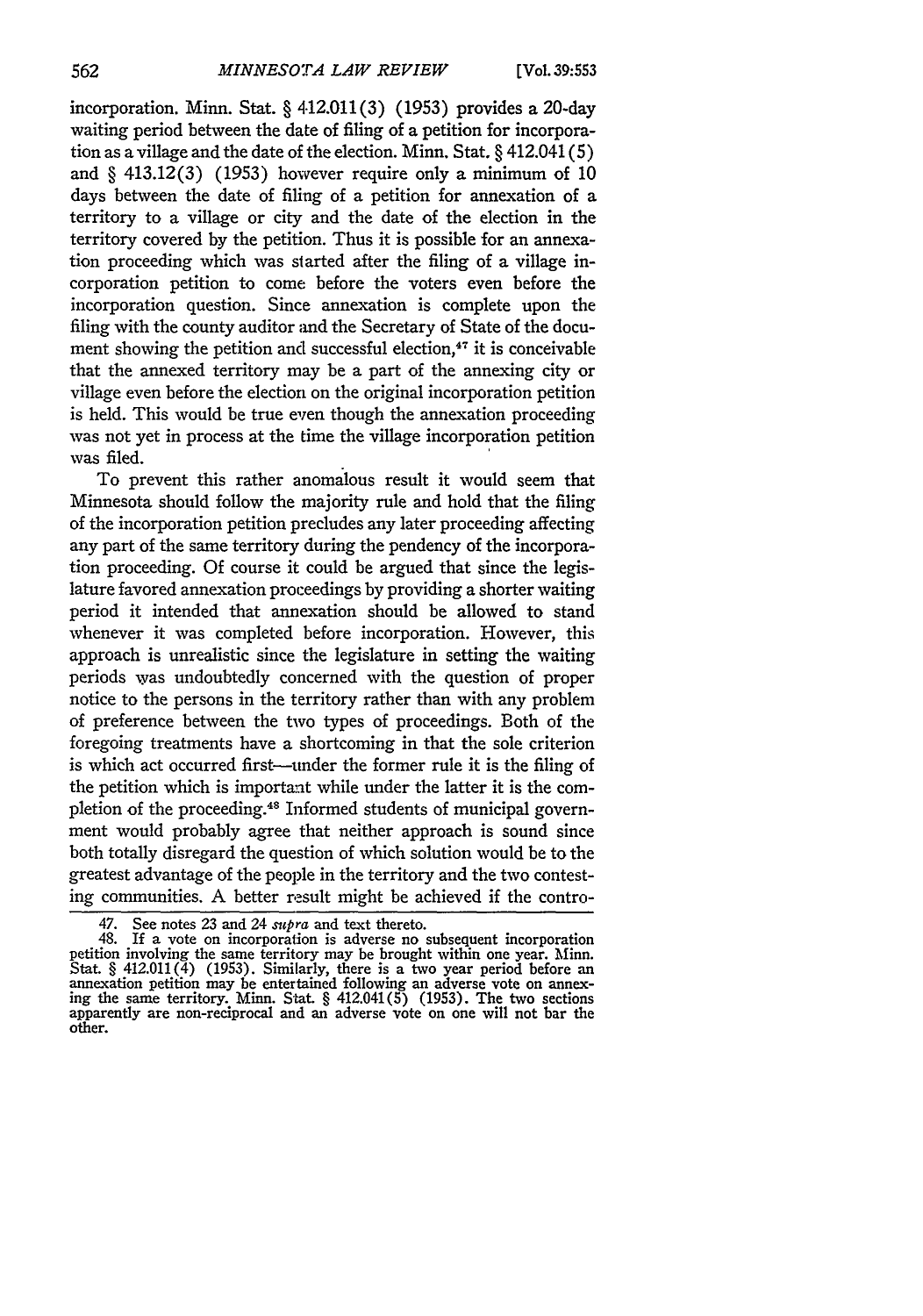versy were to be decided **by** an informed but unbiased third party since then the result could be based upon the attainment of the greatest public convenience. <sup>49</sup>

A problem closely related to that just covered is the question of annexing territory which is already incorporated within another municipality. It is well settled that a legislature may **by** express statutory provision confer upon a municipality the power to annex all or part of another municipality adjacent to it.50 In *State* ex rel. *Richards v. Cincinnati*,<sup>51</sup> where a city was allowed to annex an adjacent community pursuent to statute, it was held that it was no objection to such annexation to claim that a municipality might be so annexed without its consent or that the annexed city might become subject to taxation for the payment of debts previously incurred **by** the annexing city. Likewise in *Kansas City v. Stegmiller*,<sup>52</sup> a city with a population over 100,000 was allowed to extend its boundaries so as to include another municipality under a constitutional provision so permitting. However, in situations where there is no statutory authorization for the annexation of adjacent municapilities it is generally held that a city may not annex organized areas.<sup>53</sup> Both North Dakota<sup>54</sup> and Wisconsin<sup>55</sup> when faced with this question refused to allow a city to extend its boundaries **by** annexing territory which was already within the limits of an incorporated municipality. In 1952 the Minnesota Supreme Court in *State* ex rel. *Village of Fridley v. City of Columbia Heights,5G* followed the example of North Dakota and Wisconsin. In that case Columbia Heights sought to annex an irregularly shaped piece of land lying entirely within the Village of Fridley. The attempted annexation had been under Minn. Stat. § 413.14 which grants to fourth class cities, *inter alia,* the power to annex abutting property which has been platted into lots and blocks or outlots when a majority of the owners so petition. In holding that the power to annex a portion of an incorporated village cannot be implied from such language the court stated:

<sup>49.</sup> See the suggested establishment of an administrative commission in the conclusion *infra. 50. See, e.g.,* State *ex tel.* Village of Fridley v. City of Columbia

Heights, 237 Minn. 124, 130, *53* **N.** W. 2d 831, 835 (1952) ; see 2 McQuillin, Municipal Corporations 318-319 (3d ed. 1949).

**<sup>51.</sup>** *52* Ohio St. 419, 40 **N. E. 508** (1905).

<sup>52. 151</sup> Mo. 189, 52 S. W. 723 (1899).<br>53. E.g., McKeon v. City of Portland, 61 Ore. 385, 122 Pac. 291 (1912).<br>54. Village of North Fargo v. City of Fargo, 49 N. D. 597, 192 N. W.<br>077 (1923)

**<sup>55.</sup>** City of Wauwatosa **v.** City of Milwaukee, 180 Wis. 310, 192 N. W. 982 (1923). *56.* 237 Minn. 124, 53 N. W. 2d **831** (1952).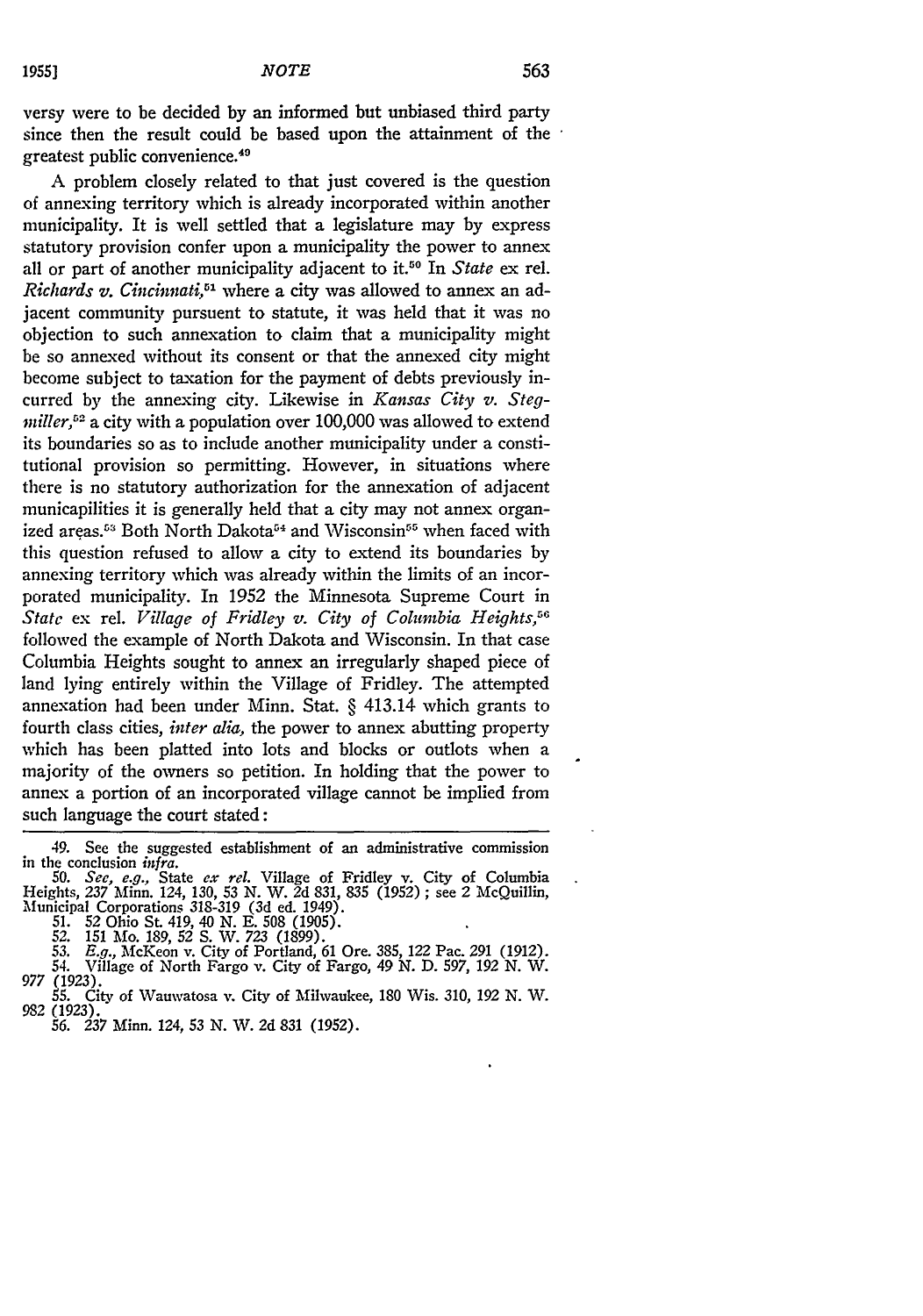"The construction sought by respondent (Columbia Heights) appears unreasonable and would lead to unjust results. If adopted, an organized village might be cut down from time to time until it became but a small part of its original area, without the consent of the inhabitants remaining therein and without apportionment of the public debt, even though incurred directly for benefits accruing to the detached territory. It could result, as in the instant case, in a division of such a village into 'islands' separated from each other by portions of other municipalities and disconnected from the public institutions of the village. No municipality would be safe in planning its affairs. We are satisfied that if the legislature had intended to grant power or authority to bring about such results it would have expressed it in clear and concise language and would have made ample provision for apportionment of debts and like matters."<sup>57</sup>

Thus it appears that the only way for a land-locked Minnesota city like Minneapolis to grow is to convince five-eighths of the voters of an adjoining village or city that they ought to vote in favor of being annexed by the large city,<sup>58</sup> a dim possibility at best.<sup>59</sup>

The determination of a municipality's boundaries is a legislative function<sup>60</sup> and in the absence of constitutional restrictions a legislature has unlimited power to detach or disconnect territory from or attach or annex territory to a town, village, or city.61 This is true even though the change in boundaries is made without the consent of the inhabitants affected by it<sup>62</sup> or without the consent and even against the protest of the local authorities.<sup>63</sup> It is well settled that the legislature may delegate the function of annexation to municipalities.64 Of course the city or village must exercise the function within the scope of its delegated power.<sup>65</sup> Delegation to an administrative board of the power to change boundaries has also been upheld.<sup>66</sup> However, there is a pronounced split on the question of delegation to the courts of the power to authorize annexation. In *Galesburg v. Hawkinson,"* the Illinois court, in holding that the legislature could

59. See Wright, *Are Subu~rbs Necessary?,* 35 Minn. L. Rev. 341, 349

(1951). 60. *See* Brenke v. Borough of Belle Plaine, **105** Minn. 84, 87, 117 N. W. 157, 158 (1908).

61. See State ex rel. Erickson v. Gram, 169 Minn. 69, 71, 210 N. W. 616 (1926); see 2 McQuillin, Municipal Corporations § 7.10 (3d ed. 1949). 62. In re Detachment of Unplatted Lands from Owatonna, 183 Minn. 164, 236 N. W.

63. See 2 McQuillin, Municipal Corporations 299 (3d ed. 1949). 64. *See* State *ex rel.* Danielson v. Village of Mound, 234 Minn. 531,

545, 148 N. W. 2d 855, 864-865 (1951).

65. See 2 McQuillin, Municipal Corporations § 7.13 (3d ed. 1949). 66. See, *e.g.,* Elston v. Crawfordsville, 20 Ind. 272 (1863) ; Oakman v. Board of Supervisors of Wayne County, 185 Mich. 359, 152 N. W. 89 (1915).

67. **75** Ill. 152 (1874).

<sup>57.</sup> *Id.* at 135, 53 *N.* W. 2d at 838.

<sup>58.</sup> See note 41 *mpra* and text thereto.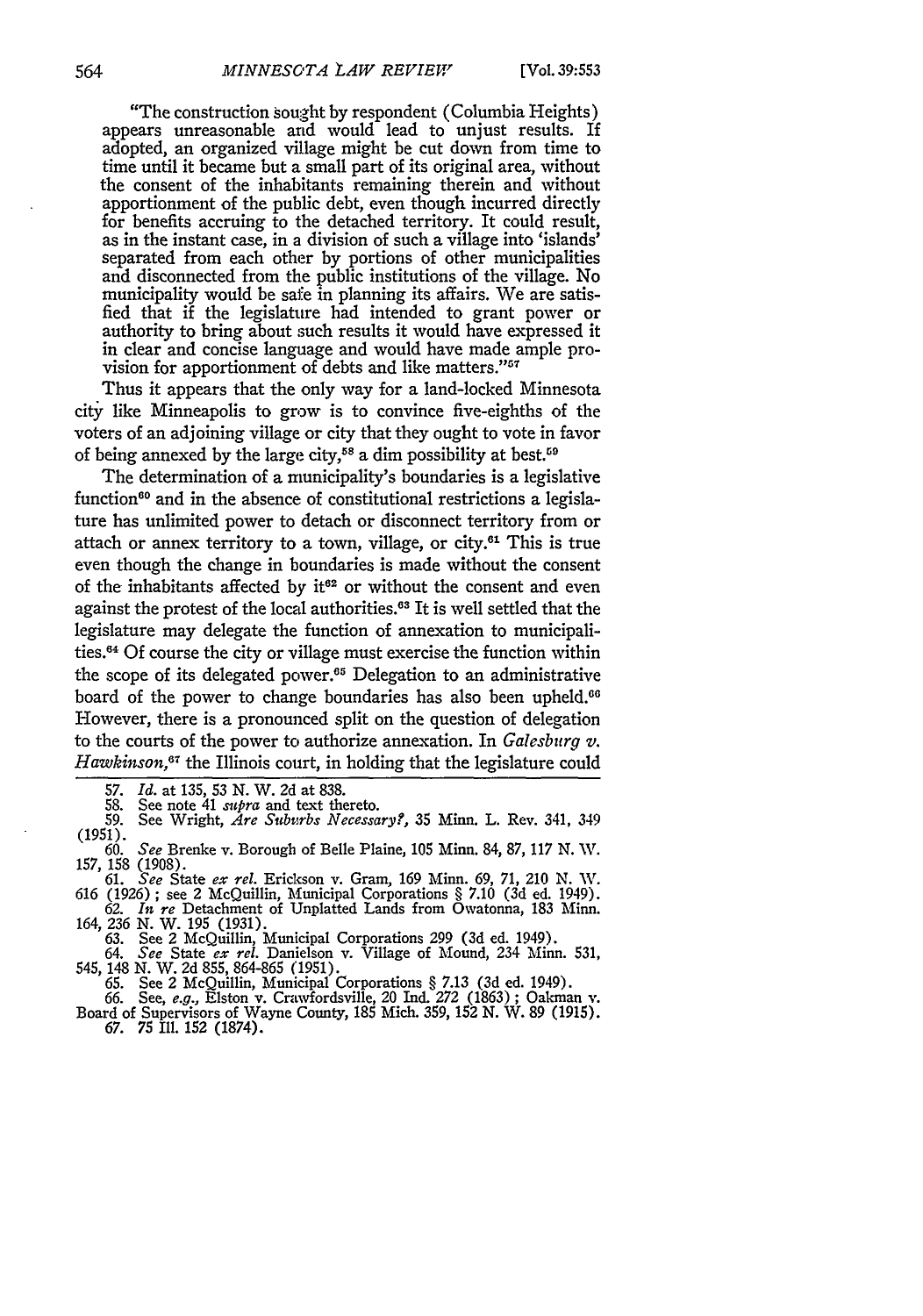not delegate to the courts power to extend municipal borders, said:

"The same power cannot be either legislative or judicial as the legislatures may incline to retain it, or surrender it to the judiciary. If the boundaries of municipal corporations can be altered and changed by the legislature, in its discretion, and the authorities are all that way, then it is impossible that the courts can be invested with such power. Courts may determine whether what is claimed by the municipal authority to be the corporate limit is so or not, and they may inquire whether the legislative authority has exceeded the powers with which it is invested; but all this implies an existing law applicable to the particular subject, and the inquiry is, What is the law, and has it been violated or complied with? Here, however, the inquiry is, What shall the law be, as respects the boundaries of this city  $\ldots$  ?"<sup>08</sup>

In 1953 Iowa followed the *Galesburg* decision and held unconstitutional a delegation of legislative power which authorized judicial review of the "desirability" of an annexation.<sup>69</sup> Some states, contrary to the foregoing, have found that the granting of discretionary power to courts for the determination of municipal boundaries is not an unconstitutional delegation of legislative power.<sup>70</sup> It has been suggested that there actually is no delegation of legislative power at all in many of these cases because the original legislative impetus is in the legislature and then in the local council.<sup> $71$ </sup> In an early case, *State* ex rel. *Luley v. Simons*,<sup>72</sup> Minnesota aligned itself with Illinois and held unconstitutional a delegation of power to a court. The powers held to have been improperly delegated were the powers to determine whether the lands sought to be incorporated ought justly to be included; whether the interests of the inhabitants would be promoted thereby; and whether the proposed area should be enlarged or diminished "as justice may require." Although it is arguable<sup>73</sup> that Minnesota might constitutionally delegate to courts the power to grant or refuse annexation if definite fact standards were provided to guide the court, $74$  it would seem that in view of

68. *Id.* at 158.

- 71. See 38 Minn. L. Rev. 170, 171 (1954).
- *72.* 32 Minn. 540, 21 N. IV. **750** (1884).

<sup>69.</sup> State *ex* rel. Iise v. Town of Riverdale, 244 Iowa 423, *57* N. W. 2d 63 (1953), 38 Minn. L. Rev. 170 (1954).

*<sup>70.</sup> E.g.,* Tribbett v. Marcellus, *294* Mich. 607, *293* N. W. 872 (1940); Henrico County v. Richmond, **106** Va. 282, 55 **S. E.** 683 (1906).

*<sup>73.</sup>* See Wright, Are *Suburbs Necessary?,* **35** Minn. L. Rev. 341, 354 **(1951).**

<sup>74.</sup> *Cf.* Hunter v. City of Tracy, 104 Minn. 378, 116 N. W. *922* decree detaching land from a city was upheld on the ground that the statute was actually mandatory and not discretionary since the court had to grant the decree if all the prerequisites were met).